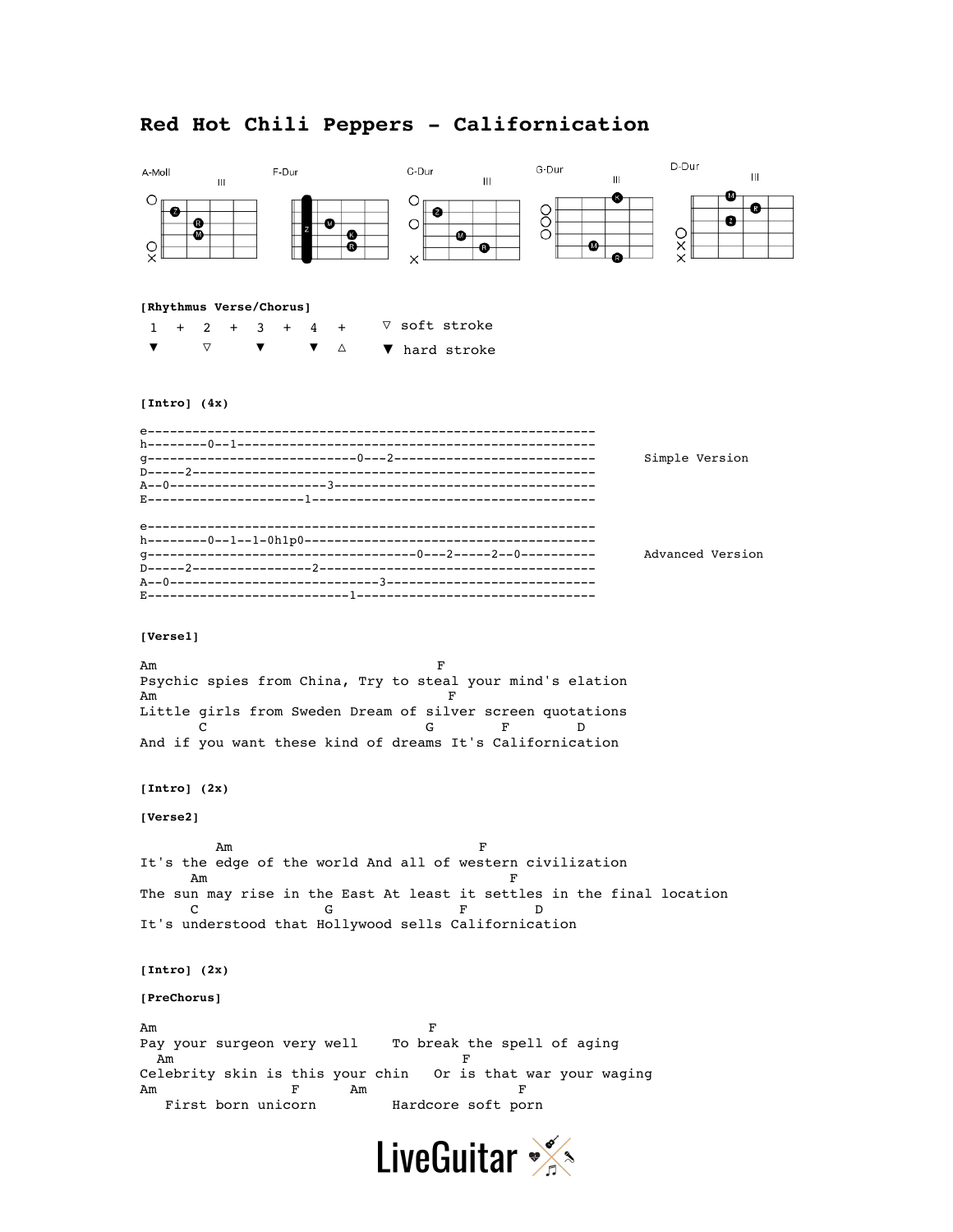**[Chorus]** C G D Am Dream of Californication C G D Dream of Californication **[Intro] (2x) [Verse3]**  $\mathbb{A}$ m F Marry me girl be my fairy to the world Be my very own constellation Am F A teenage bride with a baby inside Getting high on information C G F D And buy me a star on the boulevard It's Californication **[Intro] (2x) [Verse4]**  $Am$ Space may be the final frontier But it's made in a Hollywood basement Am F Cobain can you hear the spheres Singing songs off station to station C G F D And Alderon's not far away It's Californication **[Intro] (2x) [PreChorus]**  $\mathbb{R}^n$ Born and raised by those who praise Control of population Am F Everybody's been there and I don't mean on vacation Am F Am F First born unicorn Hardcore soft porn **[Chorus] (2x)** C G D Am Dream of Californication<br>C G D C G D Dream of Californication **[Intro] (2x) [Verse5]** Am F Destruction leads to a very rough road But it also breeds creation Am F And earthquakes are to a girl's guitar They're just another good vibration C<sub>G</sub>C G And tidal waves couldn't save the world From Californication